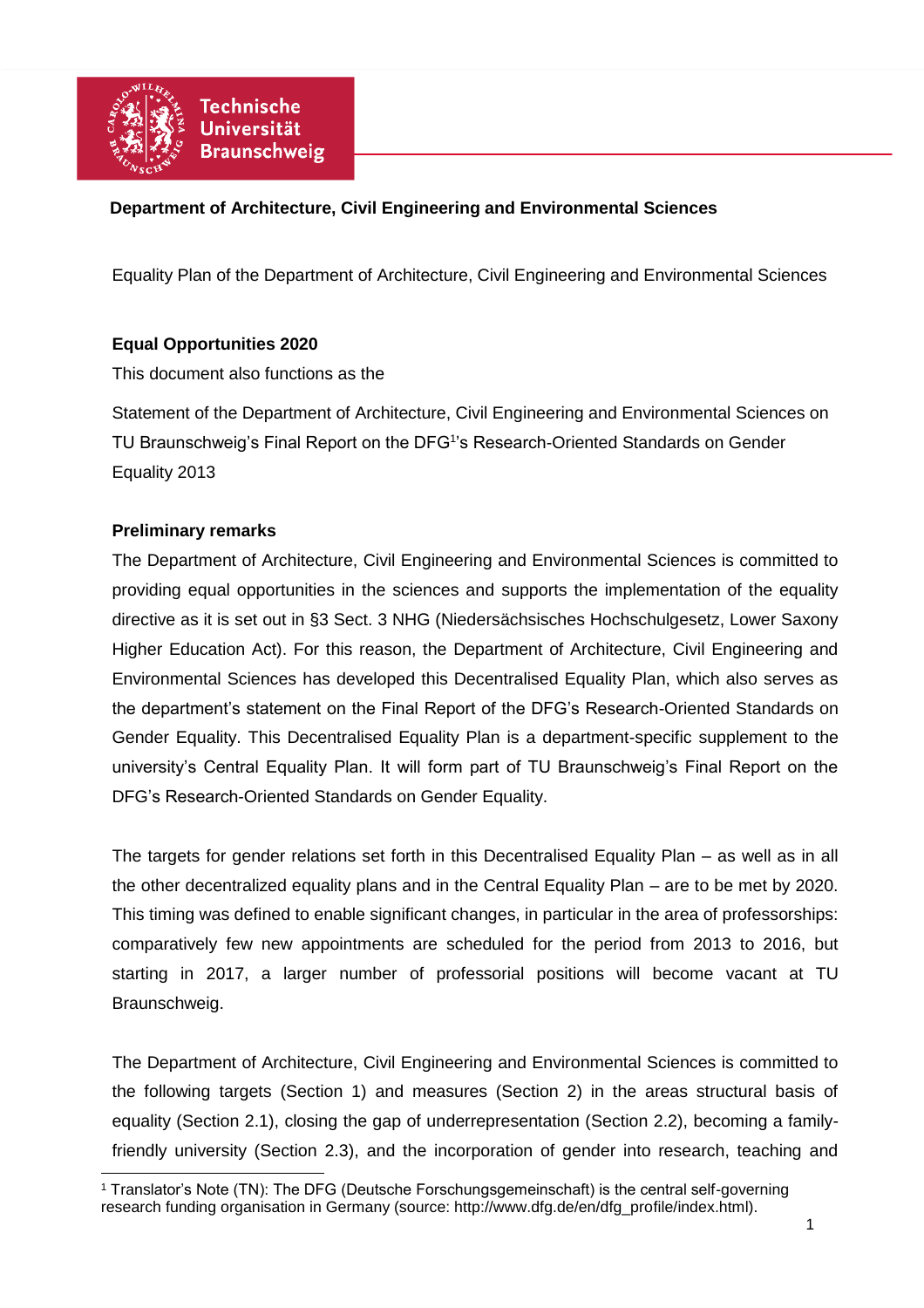administration (Section 2.4).

## **1. Targets for 2020**

## **Architecture**

| <b>Qualification level</b>                                | Actual figure, 2012 | Target for 2020 |
|-----------------------------------------------------------|---------------------|-----------------|
| Entering female students                                  | 56.93%              | 55%             |
| <b>Current female students</b>                            | 57.28%              | 55%             |
| New female graduates                                      | 61.16%              | 55%             |
| Female doctoral graduates                                 | 33.33%              | 50%             |
| Female habilitation <sup>2</sup> graduates                |                     | $-^{\star}$     |
| Female junior professors                                  |                     | $***$           |
| Female professors (total)                                 | 27%                 | 33%             |
| Female C4/W3 <sup>3</sup> professors                      | 30%                 | 30%             |
| Women in executive positions<br>at the departmental level | 50%                 | 50%             |

\* In Architecture, habilitations are usually not relevant or intended.

\*\* Junior professors are not intended in Architecture.

# **Civil Engineering**

| <b>Qualification level</b>     | Actual Figure, 2012 | Target for 2020 |
|--------------------------------|---------------------|-----------------|
| Entering female students       | 32.18%              | 40%             |
| <b>Current female students</b> | 32.91%              | 40%             |
| New female graduates           | 28.41%              | 35%             |
| Female doctoral graduates      | 21.05%              | 30%             |
| Female habilitation graduates  | $-^{\star}$         | 30%             |
| Female junior professors       | 33.33%              | _**             |
| Female professors (total       | 6.25%               | 12.5%           |
| Female C4/W3 professors        | 8.33%               | 16.66%          |
| Women in executive             | 50%                 | 50%             |
| positions at the               |                     |                 |
| departmental level             |                     |                 |
|                                |                     |                 |

\* There have been no habilitations.

\*\* It is not planned to refill the junior professor positions.

 $\overline{a}$ <sup>2</sup> TN: A habilitation is a post-doctoral qualification and the most common path for obtaining a professorship in Germany.

<sup>&</sup>lt;sup>3</sup> TN: C4 and W3 are the highest salary grades for university professors.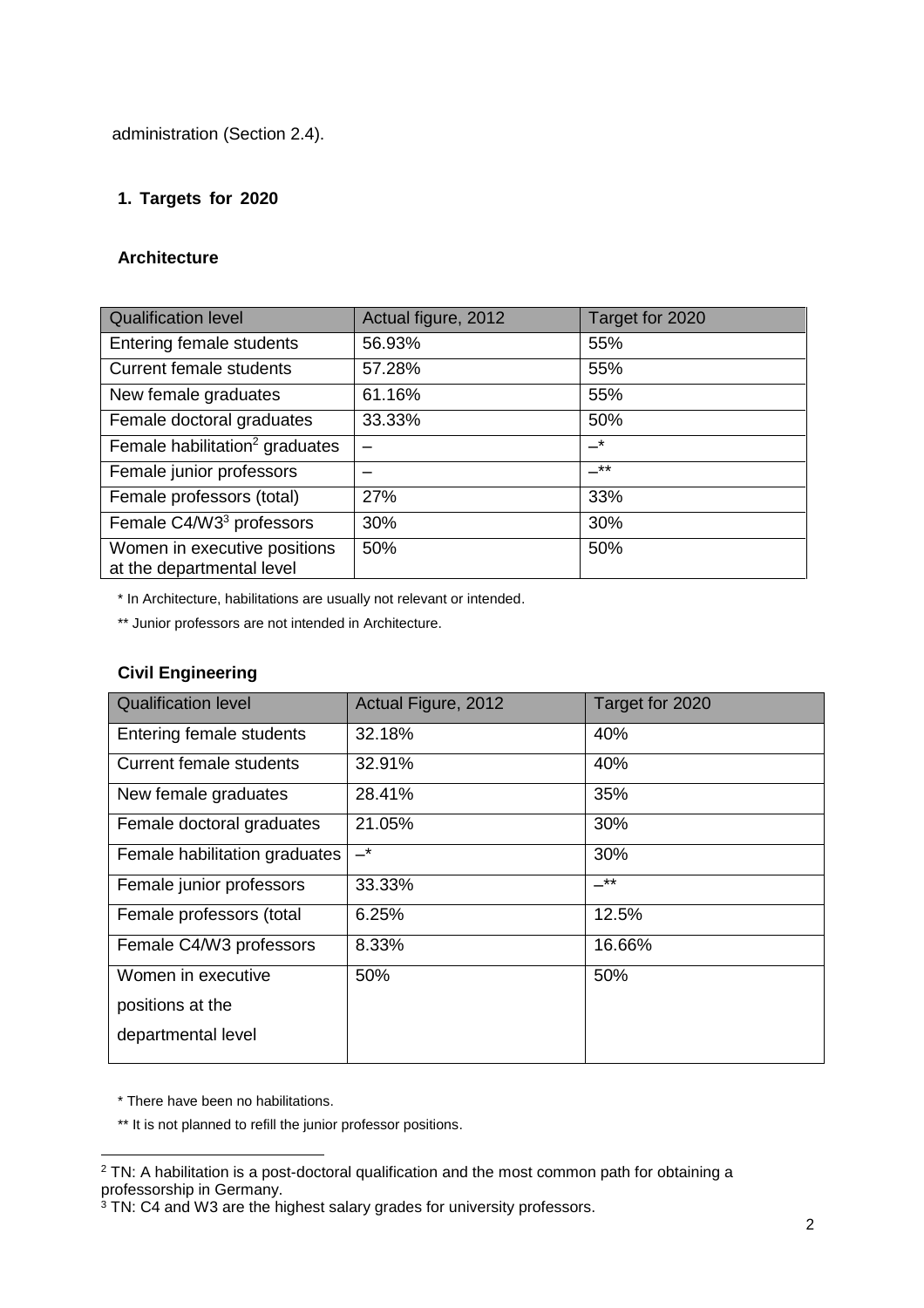## **Geoecology**

| <b>Qualification level</b>     | Actual figure, 2012 | Target for 2020 |
|--------------------------------|---------------------|-----------------|
| Entering female students       | 66.67%              | 60%             |
| <b>Current female students</b> | 62.57%              | 60%             |
| New female graduates           | 59.52%              | 60%             |
| Female doctoral graduates      | 33.33%              | 55%             |
| Female habilitation graduates  | $0\%$ *             | 50%             |
| Female junior professor        |                     | _**             |
| Female professors (total)      | 20%                 | 20%***          |
| Female C4/W3 professors        | $0\%$               | $0\%***$        |
| Women in executive             | 50%                 | 50%             |
| positions at the               |                     |                 |
| departmental level             |                     |                 |

\* There have been no habilitations.

\*\* There is no junior professorship in Geoecology.

\*\*\* There will be no new appointments until 2020.

## **2. List of measures**

The following measures are intended to ensure that equality and family-friendliness become integral parts of the organisational culture in the Department of Architecture, Civil Engineering and Environmental Sciences, and that the set targets are met.

## **2.1 Structural anchoring of gender equality**

In the interest of the advancement of equal opportunities, gender equality will be anchored in our department's structure.

## 2.1.1 Responsibility at the executive level

Equal opportunities are a value that should be upheld by each and every member of the Department of Architecture, Civil Engineering and Environmental Sciences, with the department's leadership bearing special responsibility for ensuring this value is put into practice.

## 2.1.2 Equality and Family Working Group and Jour Fixe

The Dean of the Department of Architecture, Civil Engineering and Environmental Sciences takes part in the Equality and Family Working Group (AG Gleichstellung und Familie) and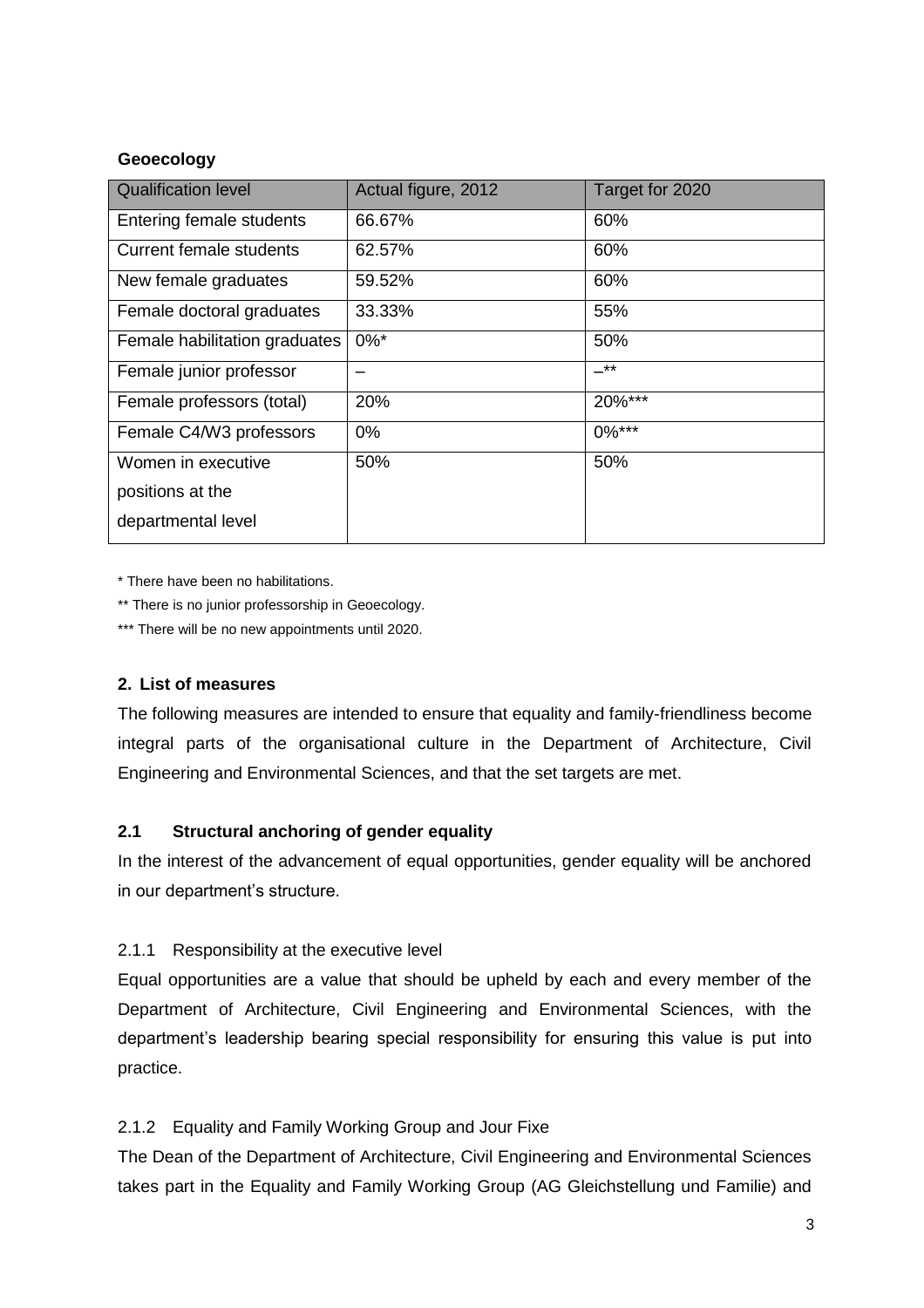the Equality and Family Jour Fixe (Jour Fixe Gleichstellung und Family, an annual meeting). The Working Group comprises the deans of the university's departments, the heads of the administrative departments, the chairperson of the "TUBSundFamilie e.V." association, the Family Office Advisor, the Dual Career Couples Advisor, the chairperson of the Gender Equality Commission as well as the Equal Opportunities Officer. The purpose of the Working Group is to coordinate activities relating to gender equality and familyfriendliness in order to achieve synergies. It meets once every summer semester. The Equality and Family Jour Fixe is a meeting attended by the Working Group and TU Braunschweig's President. It takes place once every winter semester.

## 2.1.3 Research-Oriented Gender Equality Advisory Board

The Department of Architecture, Civil Engineering and Environmental Sciences plans to establish a Research-Oriented Gender Equality Advisory Board that will provide advice to the Departmental Council, evaluate established programmes and processes, and select award winners. The Advisory Board will also select students with children to receive a grant, financed in cooperation with the Matthäi Foundation. The Advisory Council will receive an annual budget of €5,000.00 to promote research-oriented gender equality.

## 2.1.4 Decentralised Equal Opportunities Officers

Department 3's Decentralised Equal Opportunities Officers have a say in all of the department's staffing and appointment procedures. The Department of Architecture, Civil Engineering and Environmental Sciences provides the Decentralised Equal Opportunities Officers with compensation as detailed in the President's Recommendation of November 06, 2012.

## 2.1.5 Gender assessments

The Department of Architecture, Civil Engineering and Environmental Sciences regularly reports gender relations at all qualification levels in its statistics. It practices gender assessments, a top-down management process to ensure the achievement of gender equality. Academic achievements are recorded by gender.

## **2.2 Closing the gap of underrepresentation**

At the Department of Architecture, Civil Engineering and Environmental Sciences, women are underrepresented at the professorial level in particular. The department is taking steps to support young female talent and actively recruit female professors to reduce this underrepresentation and increase the percentage women at the professorial level on a lasting basis.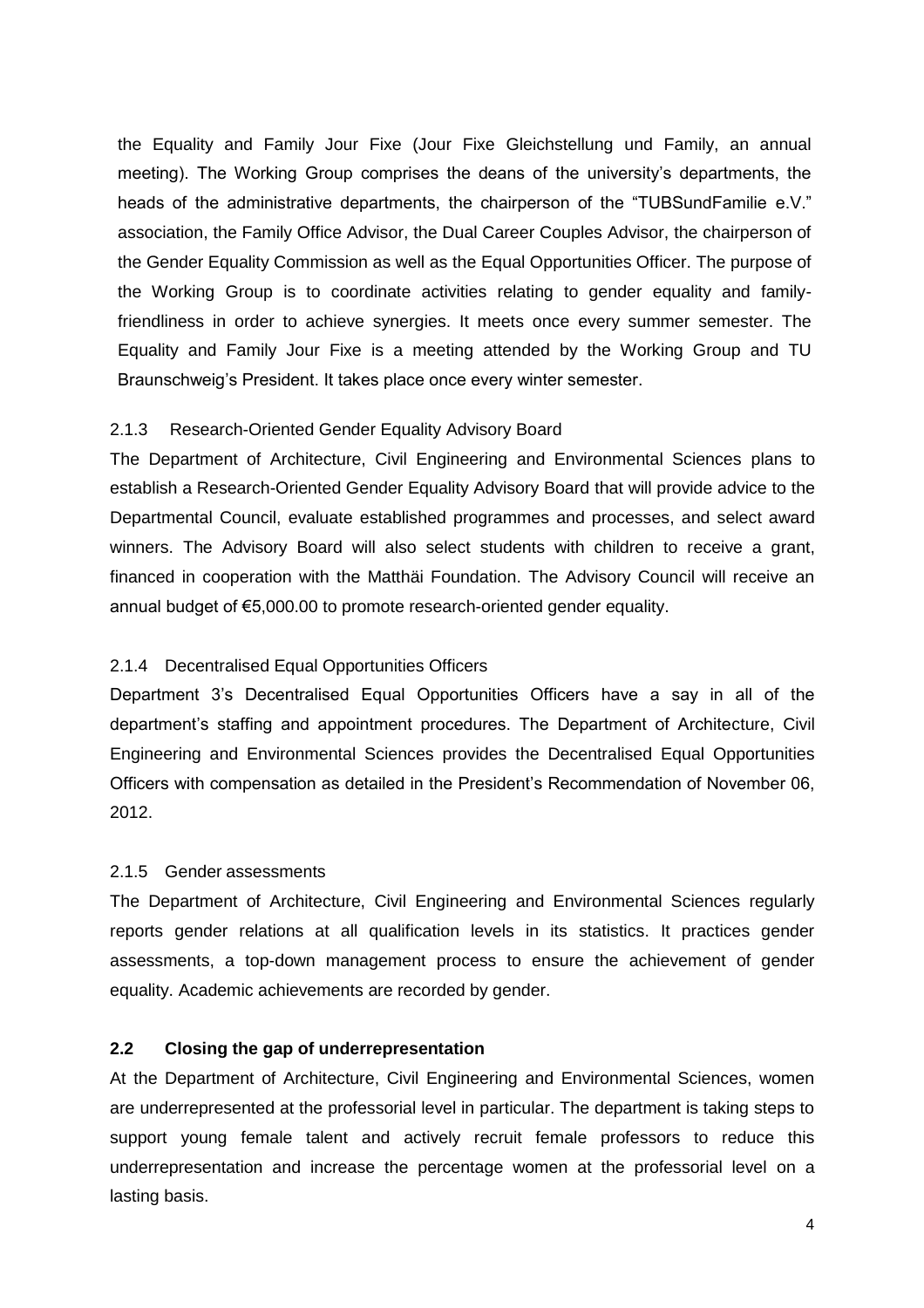#### 2.2.1 Recruiting and supporting female secondary school students

At the Department of Architecture, Civil Engineering and Environmental Sciences, female students are underrepresented in Civil Engineering. To get female secondary school students interested in a civil engineering degree programme – preferably at TU Braunschweig – the department takes part in the annual "Future Day for Girls and Boys" (Zukunftstag für Mädchen und Jungen) at TU Braunschweig and carries out promotional activities such as school presentations given by female engineers.

The Civil Engineering branch also takes part in "Mentoring for Female Secondary School Students" (Mentoring für Schülerinnen), a programme coordinated by the Equal Opportunities Office.

#### 2.2.2 Supporting female students

Department 3's professors regularly urge suitable female students and recent graduates to consider enrolling in a Master's degree or doctoral programme and/or to apply for doctoral or habilitation positions. New faculty members are made aware of this. Female students are also regularly nominated for awards.

Department 3 is also involved in female student projects coordinated by the Equal Opportunities Office: "Tailored Career" (Karriere nach Maß) which offers key competencies and mentoring for female students, and "fiMINT", which offers various qualification opportunities for women in STEM fields.

#### 2.2.3 Supporting female doctoral students

Department 3's professors regularly urge suitable female scientists to consider taking up and/or pursuing a career in science. Female scientists with a completed doctorate are regularly encouraged to apply for habilitation positions, junior professorships or post-doc positions at the local, national and international levels. Talented young women are included in research alliances. Suitable female candidates are nominated for competitions and awards on a regular basis.

Department 3 also participates in the qualification courses and networking opportunities offered by the fiMINT programme.

#### 2.2.4 Supporting female habilitation students

The number of habilitations is very low at Department 3. But when female scientists opt to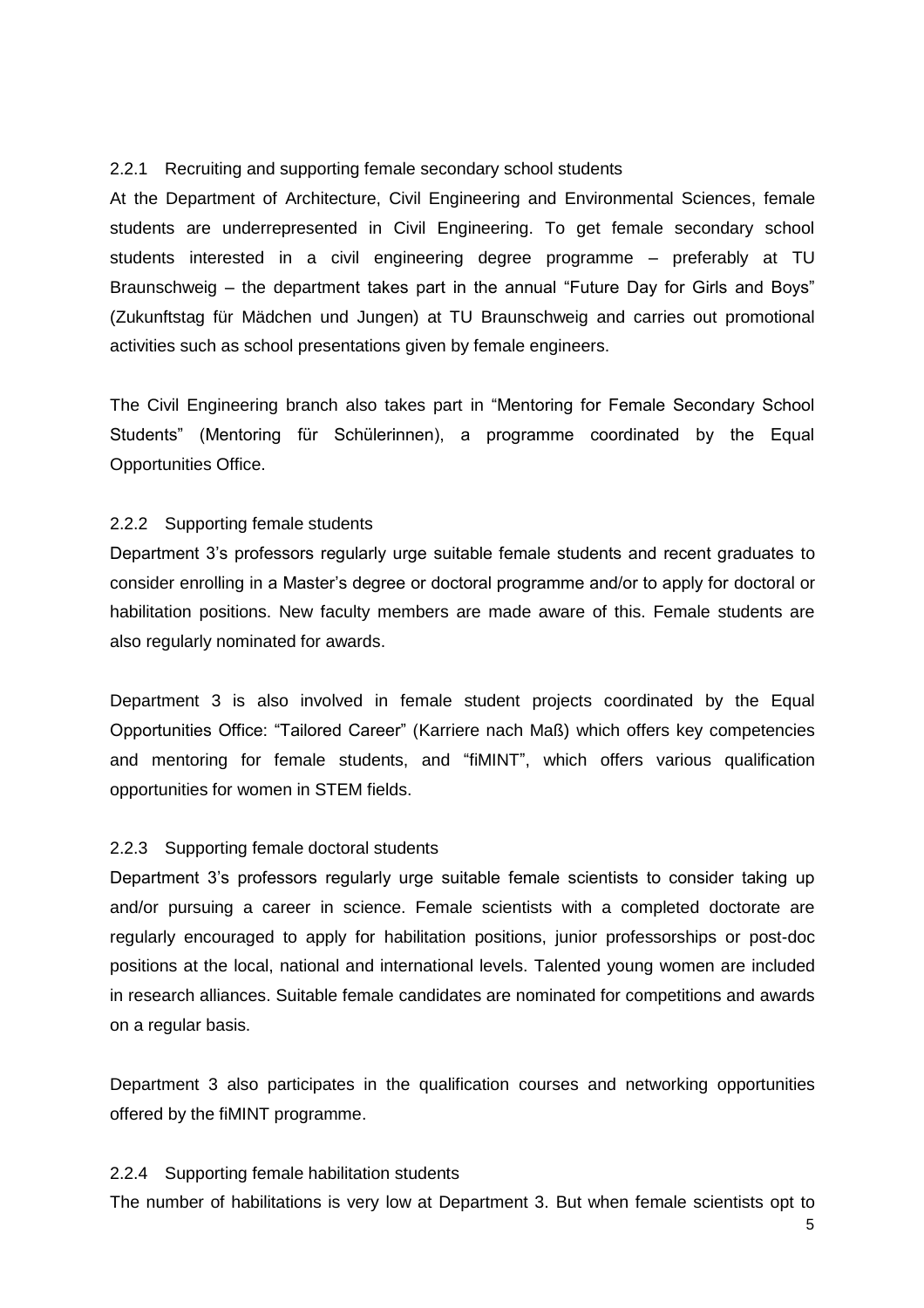enrol in habilitation studies, they receive intensive guidance and individual support. Department 3 is also involved in fiMINT's qualification courses and networking opportunities for young female scientists. Female habilitation graduates are urged to apply for professorships.

#### 2.2.5 Active recruitment of female professors

The Department of Architecture, Civil Engineering and Environmental Sciences advocates for the active recruitment of female professors and will apply the corresponding guideline that is currently being prepared by the Equal Opportunities Office.

## **2.3 Family-friendly university**

The Department of Architecture, Civil Engineering and Environmental Sciences actively advocates for a balance between family life and studying or working, for the benefit of its students, scientific, technical and administrative staff. Both parents and family care-givers are considered to be people with family responsibilities.

#### 2.3.1 Supporting students with family responsibilities

At Department 3, students with children receive special support, for example a choice of flexible examination dates.

In cooperation with the Matthäi Foundation, the department plans to introduce grants for students with children. The grant award procedure will be determined by the Research-Oriented Gender Equality Advisory Board.

#### 2.3.2 Supporting scientific staff with family responsibilities

Department 3 supports its employees who are on parental leave by keeping in touch and continuing to involve them in the department's planning procedures. Then, at the end of their parental leave, we facilitate their seamless re-entry. Employees with family responsibility are offered flexible work arrangements (for example the option of working from home). Where possible, we extend qualification times as specified in the Academic Fix-Term Contracts Act (Wissenschaftszeitvertragsgesetz).

#### 2.3.3 Flexible child care

The Department of Architecture, Civil Engineering and Environmental Sciences actively advocates for flexible child care at TU Braunschweig. It contributes to its financing, together with Departments 1, 4 and 5 and the central administration.